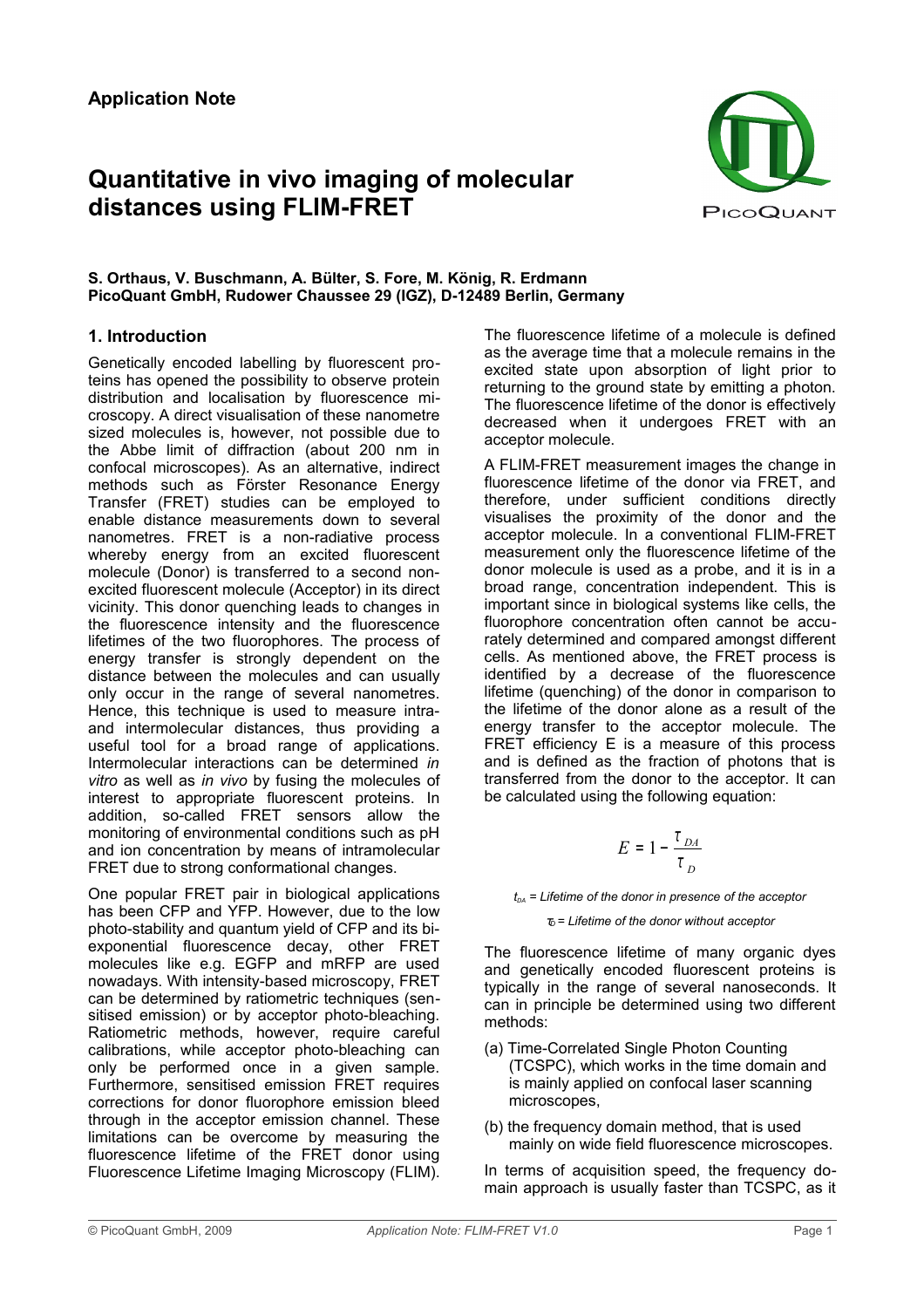can be directly performed with imaging detectors such as CCD cameras (wide field), whereas TCSPC is based on single point measurements combined with scanning methods. However, in contrast to the frequency-domain method, TCSPC is a very intuitive approach with numerous advantages. It provides a higher sensitivity since it is based on counting of single photons which is much better suited for biological samples. Here moderate expression levels, comparable to endogenous protein concentrations, can be used despite the resulting relatively lower fluorescence intensities. Furthermore, a better timing resolution can be achieved by time domain FLIM. TCSPC measurements additionally provide a higher accuracy of multiexponential decay analysis which is often essential to determine fluorescence lifetimes in the heterogeneous cellular environment. Finally the TCSPC set up of PicoQuant offers the possibility for other time resolved measurements such as FCS.

## **2. General principle and set up of TCSPC measurements**

The principle of TCSPC is based on the precise measurement of the time difference between the moment of excitation and the arrival of the first fluorescence photon at the detector.<sup>1</sup> TCSPC therefore requires a defined "start", which is provided by exciting the donor fluorophore by a short laser pulse. A defined "stop" signal is realised by using special, single-photon sensitive detectors (e.g. Single Photon Avalanche Diodes, SPAD). The measurement of the time difference between laser pulse and detected photon is repeated several million times to account for the statistical nature of fluorescence emission. According to their arrival times, the photons are sorted into a TCSPC histogram that is then further analysed to extract the fluorescence lifetime.

To conduct FLIM measurements, PicoQuant offers an upgrade kit for all major Laser Scanning Microscopes (LSM). The set up is an external addition to the LSM and enhances its capabilities in an easy-to-use, maintenance-free and reasonably priced way. For more information about the FLIM



*Fig. 1: FLIM-FRET measurements of living mouse adipocyte cells transfected with ECFPF46L, A206K-C/EBPα DBD and EYFPF46L, A206K-C/EBPα DBD before (A) and after photobleaching (B) of the FRET-acceptor EYFP in the cell indicated by a white circle. The donor fluorescence originating from ECFP is shown, the fluorescence lifetime is indicated by the the false colour representation. Image size 256 x 256 pixel.*

and FCS upgrade kit, its components and possibilities, please refer to the Technical Note about the LSM Upgrade Kit.<sup>2</sup>

## **3. FLIM-FRET measurement examples**

#### **3.1. Acceptor photo-bleaching FLIM-FRET experiment**

In a first example we used FLIM to visualise the dimerisation process of the transcription factor CCAAT/enhancer binding protein alpha (C/EBPα) (samples provided by courtesy of Richard N. Day and Amasi Periasami, University of Virginia). The C/EBP family plays a key role in developmental gene expression. C/EBPα is known to form obligate dimers and to localise to regions of constitutive heterochromatin in mouse cells.<sup>3,4</sup> In order to visualise the distribution and dimerisation of C/EBFα, mouse adipocyte cells were transfected with plasmids encoding the DNA binding domain DBD of C/EBFα tagged with ECFP and EYFP that binds to certain regions of pericentric heterochromatin. The dimerisation of the proteins can be identified by the FRET process between ECFP and EYFP, which leads to a decreased fluorescence lifetime of the donor ECFP in comparison to a sample without EYFP staining.

FLIM images of living cells were taken using a Olympus FluoView FV1000 upgraded with FLIM and FCS capabilities with a dedicated kit from PicoQuant.<sup>2</sup> This set up contained a pulsed picosecond diode laser emitting at 440 nm, a single photon avalanche photo-diode (MPD), and a time-correlated single photon counting unit (PicoHarp 300).

Fig. 1A shows a heterogeneous FLIM image of a cell stained with ECFPA206K-C/EBPα DBD. Areas with high signal intensity represent pericentric heterochromatin regions. The FRET process can be identified in these images by the blue coloured areas. Here the fluorescence lifetime of the donor ECFP is decreased compared to the lifetime of a sample without EYFP staining, 2.1 ns compared to 2.4 ns on average, respectively. This strongly indicates that C/EBPα DBD dimerises specifically at pericentric heterochromatin. To prove this, EYFP was photo-bleached in one cell (marked by a circle in Fig. 1A) by repetitive scanning using a 514 nm cw laser. After photo-bleaching of the acceptor, it is obvious that the number of pixels corresponding to a fluorescence lifetime below 2.2 ns were significantly reduced, whereas the fluorescence lifetime of the donor in other cellular regions was unaffected (Fig. 1B). The average donor fluorescence lifetime distribution in the acceptor bleached cell is more homogeneous, with shorter components mainly disappeared; thus, indicating that the shorter measured average ECFP-lifetimes in pericentric heterochromatin have been caused by FRET. In addition, the FRET efficiency, as well as the distance between the donor and the acceptor molecules, could be determined by further analyses of these images.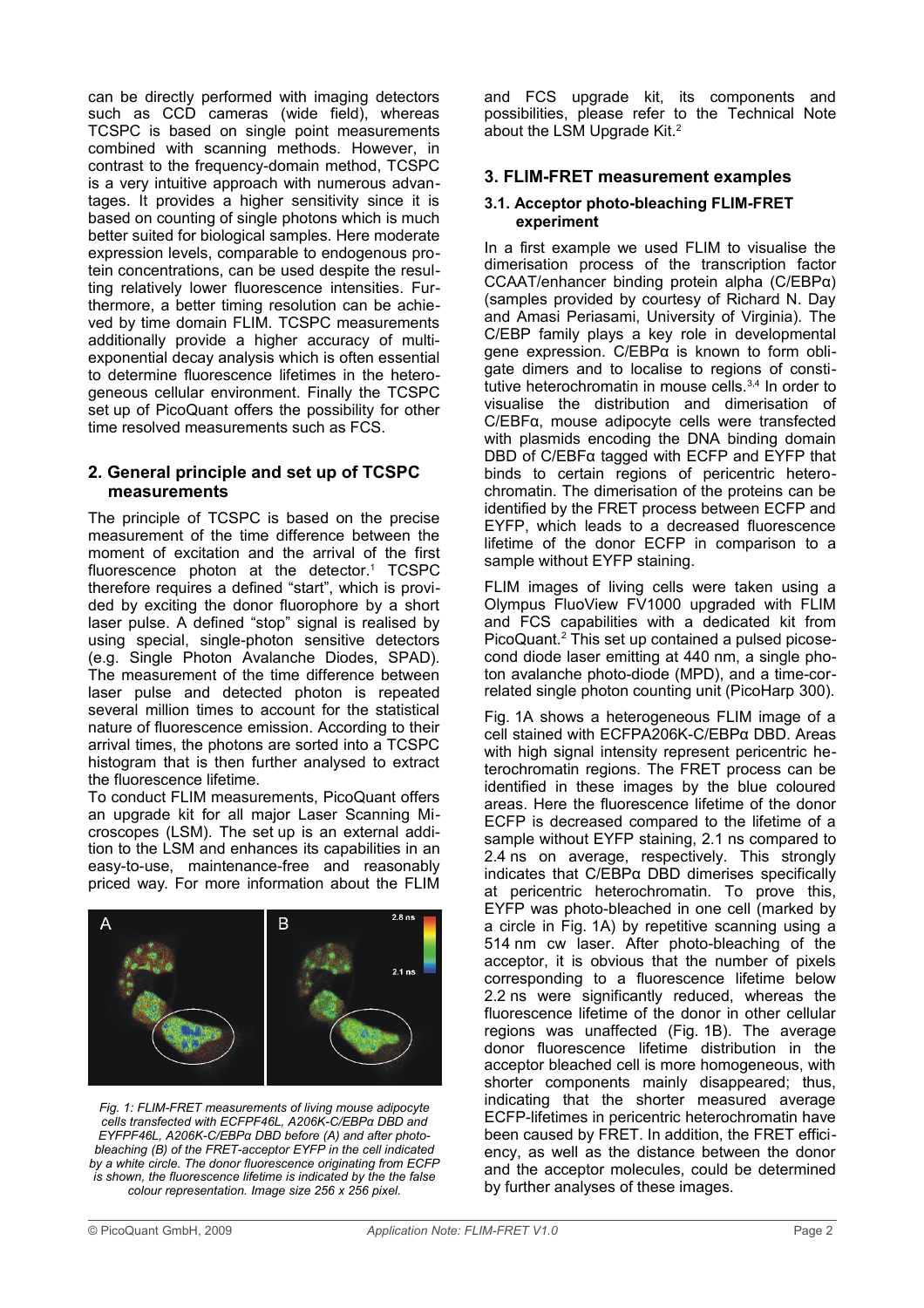#### **3.2. FLIM-FRET experiment using two-photon excitation (2PE)**

For some applications it is essential to combine fluorescence lifetime imaging microscopy with twophoton excitation which is nowadays a well established technique in biological research (2P-FLIM).<sup>5</sup> Due to the non-linear process of 2PE, the generated fluorescence is restricted to a small focal volume. As a consequence, no pinhole is necessary to restrict the fluorescent light to the confocal plane. In addition the near infrared (NIR) excitation light used in 2PE is less scattered in biological tissues, allowing for high-resolution deep tissue imaging and penetration depths up to one millimetre. Finally, the low-energy NIR light and the highly localised excitation strongly reduce global photo-bleaching of the fluorophores as well as tissue damage.

The performance of 2P-FLIM is demonstrated in the following example using an upgraded Leica SP5 (Fig. 2). The sample (provided by courtesy of Dirk Daelemans and Thomas Vercruysse, Rega Institute for Medical Research, Katholieke Universiteit, Leuven) was excited by 2PE at 850 nm with 80 MHz repetition rate. The cells expressed a EGFP-RFP fusion construct where both fluorophores were separated only by a short linker. Such a donor-acceptor fusion serves as a positive control for FRET.

The FLIM image in Fig. 2A shows two cells with different average donor lifetimes: a FRET cell and a cell where the acceptor RFP was irreversibly bleached leading to a lifetime shift from approximately 2.1 ns towards 2.4 ns. This shift of the average lifetime could be clearly distinguished in the lifetime histogram by means of two peaks corresponding to both cells (Fig. 2B). The TCSPC histogram represents both fluorescence decays from the FRET and the bleached cell (Fig. 2C). By fitting them to a bi-exponential decay model, for each cell two lifetimes could be calculated (Table in Fig. 2D). The value of 2.4 ns corresponds to unquenched EGFP, whereas the second lifetime of 1.2 ns represents EGFP molecules that are quenched by FRET. A comparison of the relative amplitudes revealed that the ratio of both lifetime components in the FRET cell is almost 1 to 1 (amplitude 1  $~\sim$  51%, amplitude 2  $~\sim$  49%). This indicates that half of the EGFP-RFP fusion







|            | <b>FRET (D+A) Bleach (D)</b> |          |
|------------|------------------------------|----------|
| Lifetime 1 | $2.4$ ns                     | $2.4$ ns |
| Lifetime 1 | $1.2$ ns                     | $1.2$ ns |
| Amp. 1     | 51%                          | 85%      |
| Amp. 2     | 49%                          | 15%      |

*Fig. 2: FLIM-FRET experiment using two-photon excitation. The FLIM image displays the fluorescence lifetime indicated by a false colour representation of two cells transfected with a EGFP-RFP fusion protein (A). The fluorescence was restricted to the donor emission only by using a suited bandpass filter (500-540 nm). Image size 256 x 256 pixel. The fluorescence lifetime is false colour coded as indicated in (B). In the lifetime histogram the average lifetimes of the FRET and acceptor photo-bleached cell were plotted giving rise to two peaks at 2.1 ns and 2.4 ns (B). The results of bi-exponential fitting of the fluorescence decays measured in each cell (TCSPC histogram, C) are shown in (D).*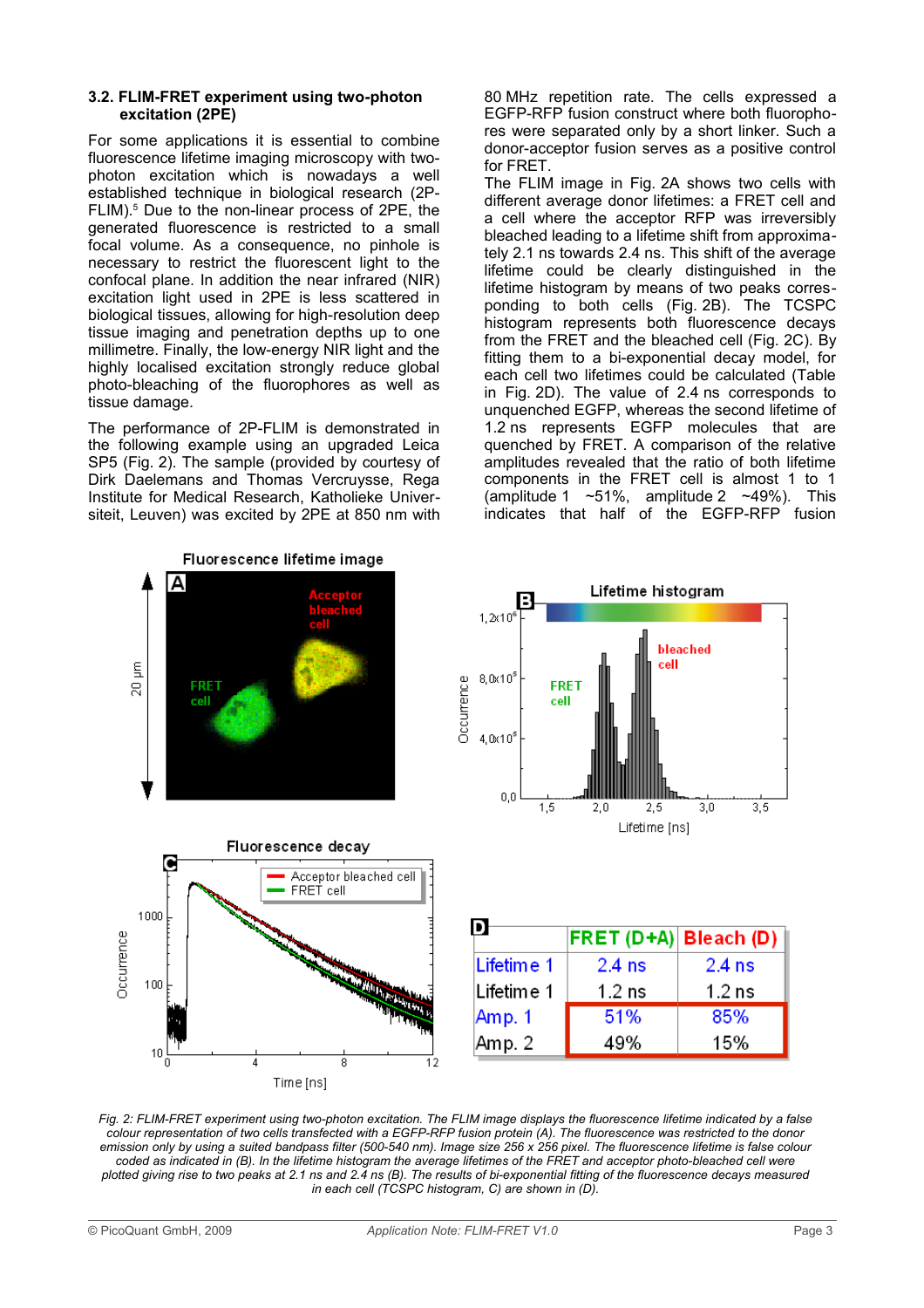proteins could adopt a proper conformation due to complete maturation allowing for FRET. When analysing the acceptor-bleached cell the situation was different. Only 15% of the EGFP molecules were quenched by energy transfer to some remaining acceptor molecules whereas the majority of donor molecules (85%) could not undergo FRET any more because an appropriate acceptor molecule was missing.

#### **3.3. FLIM-FRET measurements by dual channel detection**

An absence of FRET does not indicate that the fluorescently tagged molecules are not interacting. Amongst other reasons like unfavourable dipole orientation of the fluorophores, the acceptor molecule could be absent. Its presence within the sample can be directly proven by a dual-channel detection set up, thus allowing to exclude these artefacts. This is demonstrated in the following example where the extent of FRET between two human kinetochore proteins was determined.

The human centromere kinetochore complex is responsible for the correct chromosome segregation during cell division. It provides the attachment site for the spindle microtubules during mitosis and meiosis and is located at the primary constriction of each chromosome. This nucleo-protein complex consists of about 50 kinetochore proteins (CENPs) and the underlying DNA structure – the centromere. Malfunction of this complex can lead to aneuploidy and cancer.6 Although many components of this essential complex are known, its exact structure still remains unsolved. Therefore the neighbourhood relations of kinetochore proteins were determined in living human cells by FLIM-FRET.

Fig. 3 displays an experiment with the two kinetochore proteins CENP-A and -B (samples provided by courtesy of Sandra Orthaus, former Leibniz Institute for Age Research, Fritz Lipmann Institute, Jena). Both proteins have been tagged with the fluorophores Cerulean and EYFP at its Cand N-terminus respectively and display a punctual localisation at centromeres in the cell nucleus.

The measurements have been performed in transiently transfected living human cells using a Zeiss LSM510 equipped with a dedicated FLIM and FCS kit from PicoQuant. $2$  The set up consisted of a 440 nm picosecond pulsed diode laser, two SPAD detectors and the PicoHarp300 TCSPC electronics.

In a first measurement the fluorescence lifetime of the donor Cerulean fused to CENP-B was



## Single channel detection

*Fig. 3 (A, B, C): FLIM-FRET measurements of the human kinetochore proteins CENP-A and CENP-B. The FLIM images of human U2OS cells transfected with the donor CENP-B-Cerulean (A) or additionally with the acceptor EYFP-CENP-A (B) display the donor fluorescence lifetime (Single channel detection). The blue decay curve in the TCSPC histogram (C) corresponds to the three bluecircled centromeres of the control cell (A) whereas the green and red lines represent fluorescence decays of the indicated centromeres in the FRET cell (B).*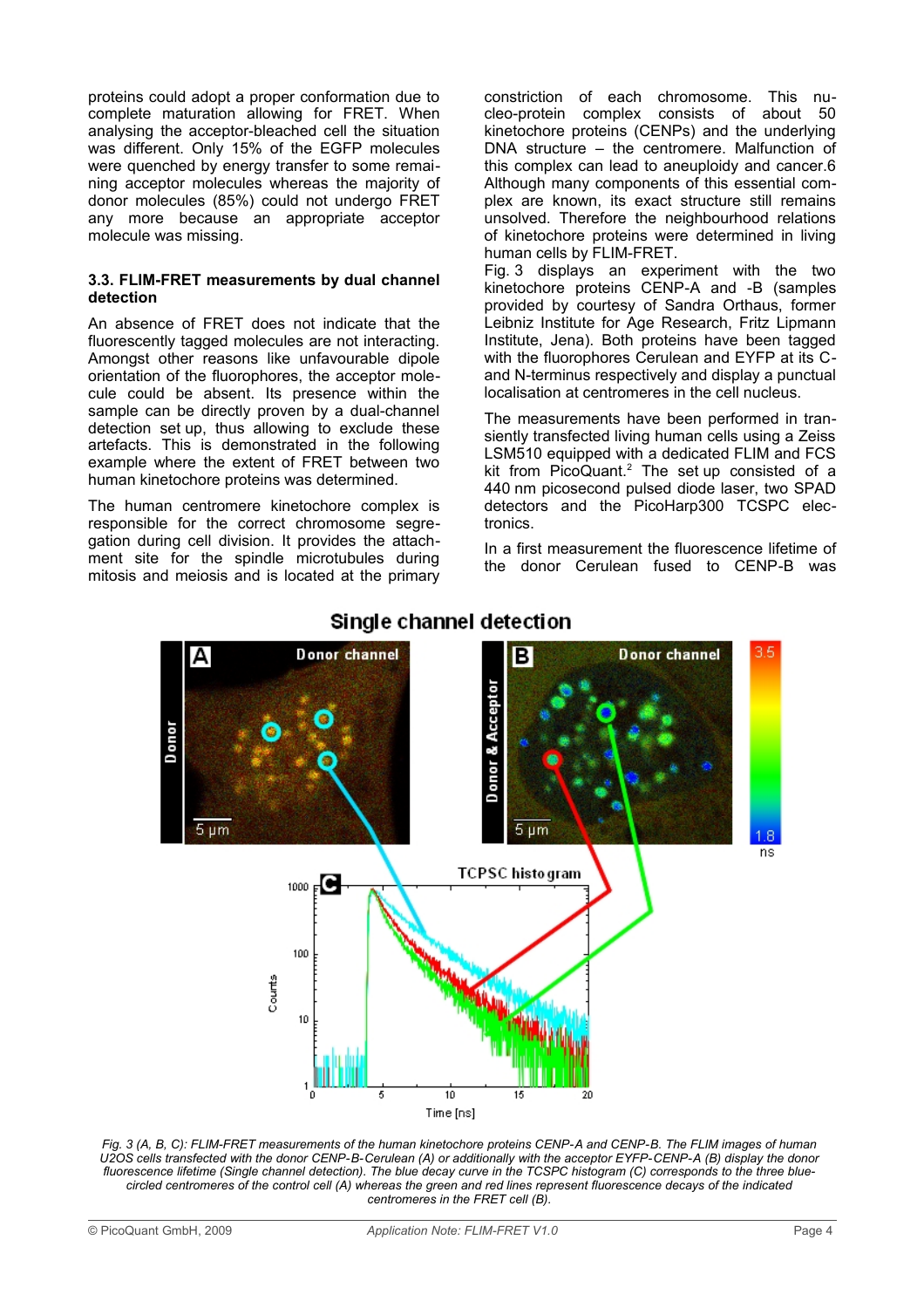

## Dual channel detection

*Fig. 3 (D, E, F, G): Dual channel detection using pulsed 440 nm excitation: Cell 1 was transfected only with the donor, and in cell 2 both kinetochore proteins were present. In the donor channel a bandpass filter BP 480/40 limited the detection to the Cerulean fluorescence only (D). In the FRET channel a longpass filter LP 530 allowed to record the acceptor fluorescence caused by FRET (E). The TCSPC histograms display the fluorescence decays of cell 1 and 2 in the corresponding channels (F, G). The enlargement in (G) shows the rise time of acceptor fluorescence. For data analysis the Instrumental Response Function (IRF, red curve) was used. The fluorescence lifetime is indicated by a false colour representation. Image size 256 x 256 pixel.* 

determined. By analysing three centromeres of a control cell (marked with blue circles) an average donor lifetime of 2.9 ns was calculated (Fig. 3A control cell and the blue trace in Fig. 3C).

In a cell containing both donor CENP-B-Cerulean and acceptor EYFP-CENP-A the donor lifetime was decreased due to FRET. At two single centromeres marked with green and red circles, average fluorescence lifetimes were shifted to 1.8 ns and 2.2 ns, respectively (Fig. 3B and green and red traces in Fig. 3C). Thus, one can conclude that both proteins are in direct vicinity in human kinetochores.

For this analysis, the fluorescence lifetime at the corresponding centromeres was calculated by fitting the fluorescence decay to a bi-exponential model. Whereas in the control cell, a homogeneous and longer average lifetime could be determined in all centromeres, in the double transfected cell, the fluorescence lifetimes varied amongst different complexes. These centromere specific lifetimes are most probably caused by different ratios of incorporated fluorescently labelled CENP A and -B molecules and do not reflect different complex structures at individual chromosomes.

A similar experiment was performed using two

detectors to monitor the fluorescence lifetime of both the donor (Fig. 3D) and acceptor fluorophores simultaneously after excitation of the donor at 440 nm (Fig. 3E). Channel one displays the donor lifetime whereas in the second, so-called FRET channel, the acceptor fluorescence indirectly caused by energy transfer is shown. In this way the set up allows to directly prove the existence of FRET thus excluding artefacts.

Cell 1 marked with a blue circle contained only the donor CENP-B-Cerulean. At all centromeres, the analysis yielded an average fluorescence lifetime of 3.0 ns (see blue trace in Fig. 3F). The weak fluorescence seen in the acceptor channel was caused by bleed through.

In cell 2 both the donor and acceptor molecules were present. In the donor channel the quenching of the lifetime down to 1.2 ns caused by FRET is indicated by the blue colour of all centromeres. A FRET efficiency of 60% could be calculated. In the FRET channel strong fluorescence of the acceptor EYFP-CENP-A was detected. The analysis yielded a value of approximately 2.8 ns corresponding to the fluorescence lifetime of EYFP (dark green trace in Fig. 3G). In addition a rise time of around 0.5 ns was observed (see enlargement in the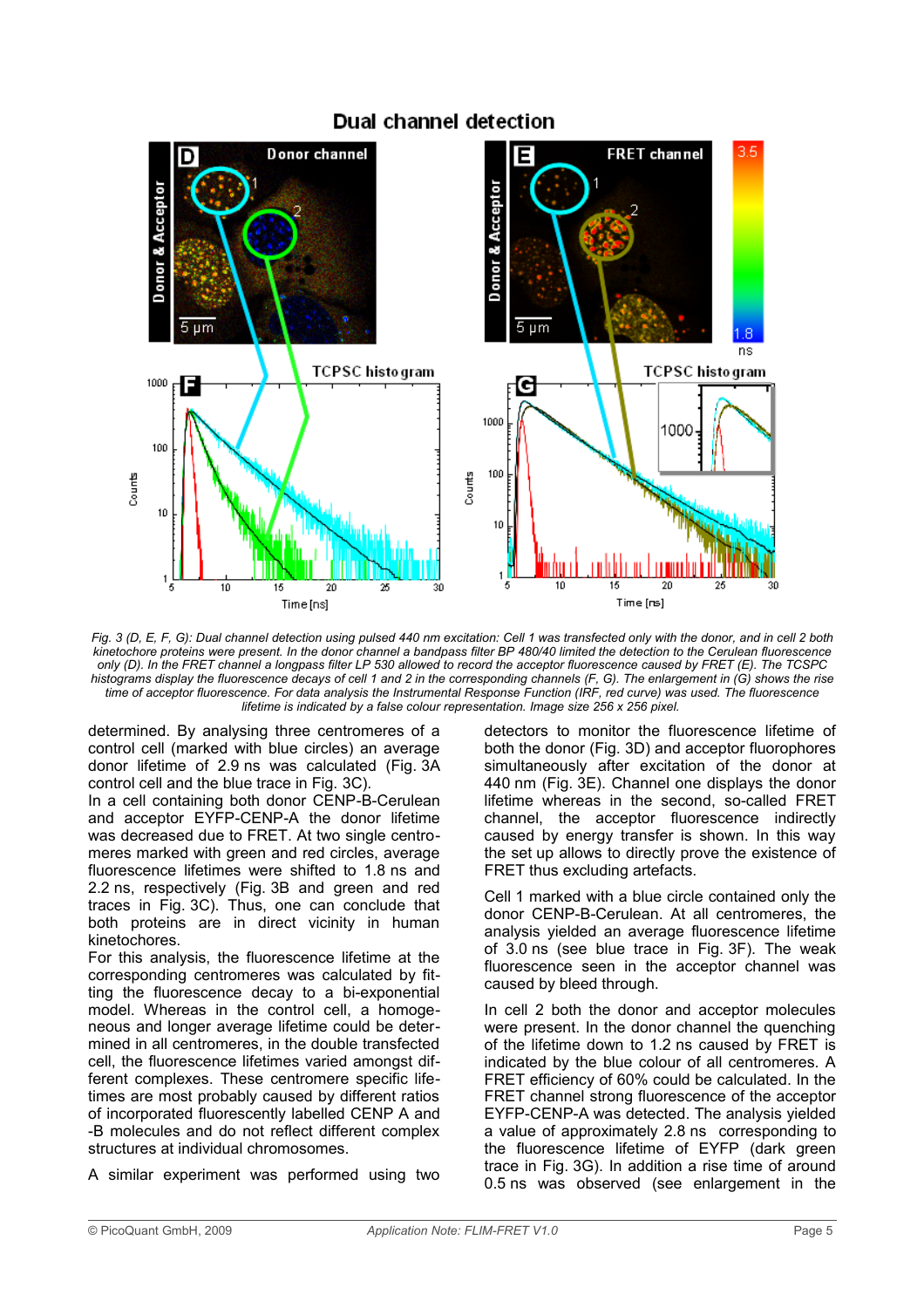TCSPC histogram). This delay of acceptor emission was caused by energy transfer between the donor and acceptor.

With these experiments it could be demonstrated that both the N-terminus of CENP-A and the Cterminus of CENP-B are in very close vicinity in human centromeres.

#### **3.4. FLIM-FRET analysis to separate quenched from unquenched donor species**

Compared to intensity-based FRET measurements, FLIM can reveal sub-populations; thus, allowing to determine the fraction of free donors compared to associated donor molecules within a complex. If several molecules are forming a complex, intensity-based FRET is unable to distinguish if energy is transferred from all donor molecules with low FRET efficiency (e.g. due to distances larger than the Förster radius) or if only a few donor molecules are tightly bound into the complex enabling high efficiency of energy transfer between donor and acceptor.

If the donor fluorescence can be described by a mono-exponential decay, FLIM-FRET can distinguish between these two situations, because in the first case a single exponential decay is obtained, whereas in the second case, a multiexponential fitting model must be applied to determine the fluorescence lifetime:

$$
\tau_{average} = \frac{\sum_{i} A_{i} \tau_{i}}{\sum_{i} A_{i}}
$$

From the relative amplitudes (A1, A2...Ai) one can get an estimate for the fraction of bound and unbound donor molecules, which will be demonstrated in the following example.

FLIM images of live 12V HC Red cells expressing a protein fused to EGFP (donor) and RFP (acceptor) separated by a short linker (sample courtesy of Philippe Bastiaens, MPI Dortmund) were acquired using an Olympus FluoView FV1000 equipped with the PicoQuant LSM Upgrade Kit for FLIM and FCS.2 The sample was excited by pulsed excitation at 470 nm with 40 MHz repetition. Photons were detected by a single channel SPAD set up. A fluorescence bandpass filter (500 - 540 nm) limited the detection to the donor (EGFP) fluorescence only.



*Fig. 4: FLIM-FRET measurements of living 12V HC Red cells expressing a EGFP-RFP fusion protein whereby both fluorophores are separated by a short peptide linker. The FLIM images monitor the donor fluorescence lifetime before (A) and after photo-bleaching of the acceptor RFP (B) using a 568 nm cw laser. The fluorescence lifetime is indicated by a false colour representation. The stronger FRET process can be identified in (A) in the blue coloured area. The lifetime distribution (C) reveals the shift of the average lifetime from 2.9 ns towards 2.2 ns due to FRET. Based on a double exponential decay analysis (TCSPC histogram, F) a FRET efficiency image (D) and an image of the amplitude ratio (E) are shown. Whereas the variation of the FRET efficiency was minimal, the ratios between quenched (bound) and unquenched (unbound) EGFP species differ. The colour code corresponds to the rainbow marker. This analysis was done with a special FRET script included in the system software SymPhoTime. Image size 256 x 256 pixel.*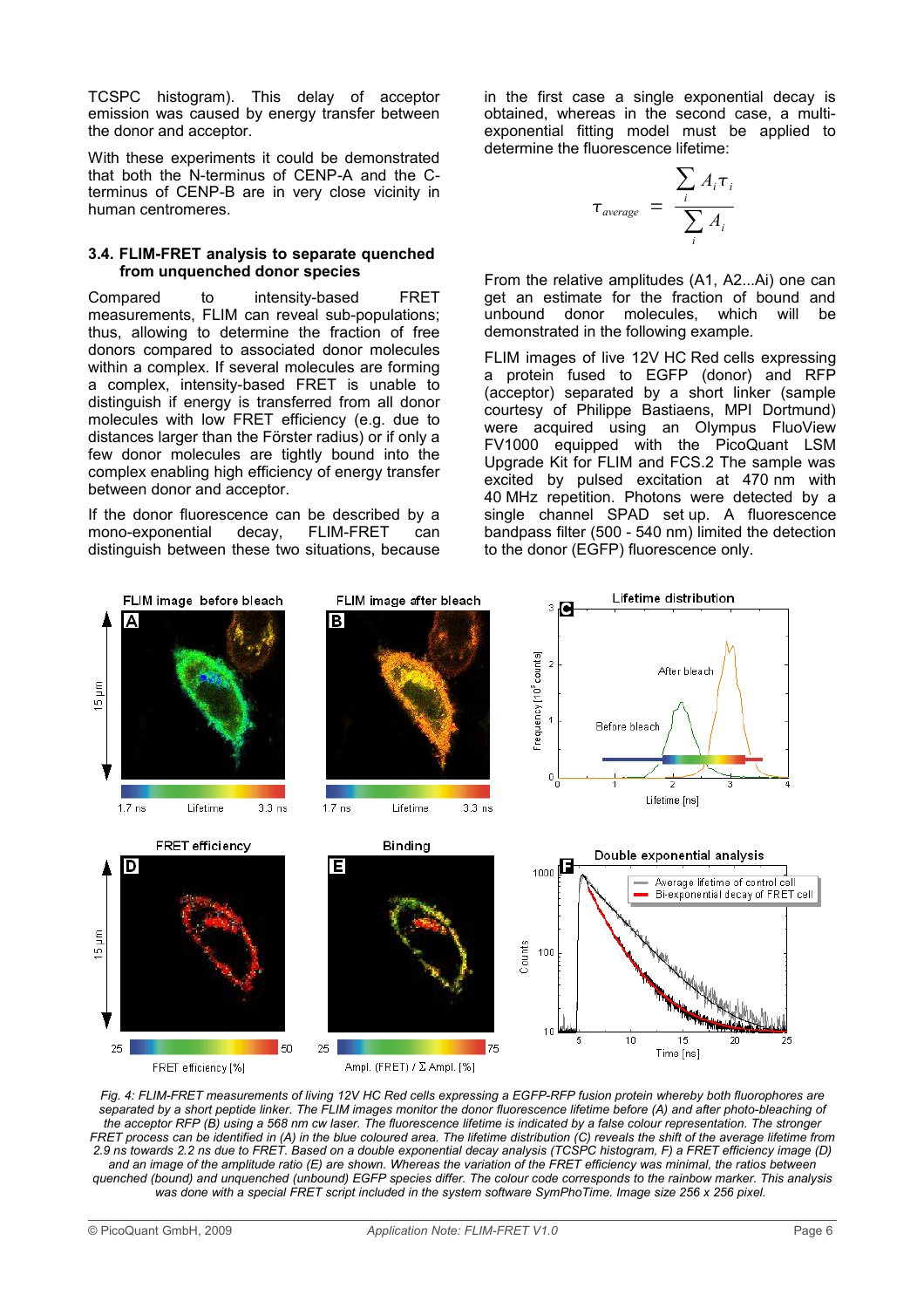Fig. 4 displays FLIM images of the donor fluorescence lifetime before and after photobleaching of the acceptor RFP. By applying a mono-exponential decay model, an average lifetime of 2.2 ns could be obtained corresponding to quenched EGFP (Fig. 4A). After irreversibly destroying the acceptor the donor lifetime shifted towards 2.9 ns as depicted in (Fig. 4B) and in the lifetime distribution (Fig. 4C).

In the pre-bleach image, a cellular region with significantly shorter donor lifetimes as indicated by the blue coloured area can clearly be identified. To evaluate the reason for this stronger FRET quenching a scripting based FLIM-FRET analysis with a double exponential decay model was performed. The fitted shorter lifetime of 1.4 ns corresponds to FRET quenched donor molecules whereas the longer lifetime (3.0 ns) represents unbound donor only molecules (Fig. 4F).

A FRET efficiency image based on the short lifetime component revealed no variation within the cell (Fig. 4D). Thus the shortened lifetime could not be caused by different FRET efficiencies due to variable EGFP-RFP distances. Therefore, in a next step, an image of the amplitude ratio between the short (FRET quenched) and long (unbound donor) lifetime component was calculated according to the following formula:

$$
\% Binding_i = \frac{A_i}{\sum_i A_i}
$$
  

$$
\% Binding_i = \frac{A_i}{\sum_i A_i}
$$

It is clearly visible that in the region with shortened donor lifetimes, the ratio of quenched and unquenched EGFP molecules varied (Fig. 4E). Apparent FRET changes within the cell are therefore mainly due to different ratios between unbound donor molecules and FRET pairs with almost the same FRET efficiency.

Here it is demonstrated how FLIM-FRET can reveal the fraction of formed donor acceptor complexes.

## **Conclusion**

The application note demonstrates several possibilities of FLIM-FRET measurements. The PicoQuant upgrade kit allows for the implementation of one- and two-photon excitation as well as for single and dual-channel detection. Results obtained by different systems have been presented, thus illustrating the performance of the FLIM and FCS upgrade using conventional LSMs.